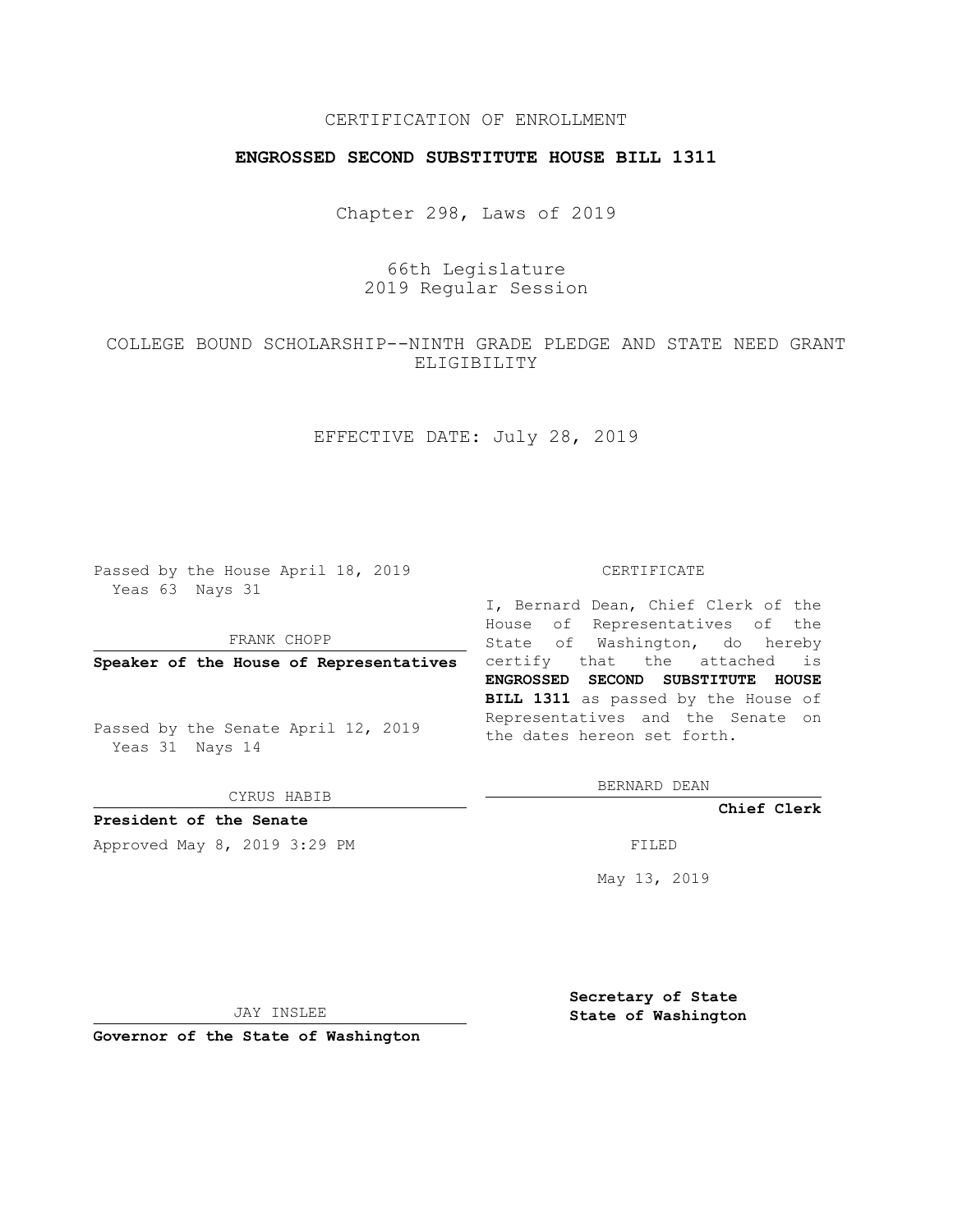## **ENGROSSED SECOND SUBSTITUTE HOUSE BILL 1311**

AS AMENDED BY THE SENATE

Passed Legislature - 2019 Regular Session

# **State of Washington 66th Legislature 2019 Regular Session**

**By** House Appropriations (originally sponsored by Representatives Bergquist, Ortiz-Self, Stonier, Dolan, Frame, Paul, Ryu, Sells, Valdez, Lekanoff, Stanford, Leavitt, Thai, and Wylie)

READ FIRST TIME 03/01/19.

1 AN ACT Relating to college bound scholarship eligible students; 2 amending RCW 28B.118.040, 28B.118.090, and 28B.92.060; reenacting and 3 amending RCW 28B.118.010; and creating a new section.

4 BE IT ENACTED BY THE LEGISLATURE OF THE STATE OF WASHINGTON:

5 **Sec. 1.** RCW 28B.118.010 and 2018 c 204 s 1 and 2018 c 12 s 1 are 6 each reenacted and amended to read as follows:

 The office of student financial assistance shall design the Washington college bound scholarship program in accordance with this section and in alignment with the state need grant program in chapter 28B.92 RCW unless otherwise provided in this section.

11 (1) "Eligible students" are those students who:

12 (a) Qualify for free or reduced-price lunches.

13 (i) If a student qualifies in the seventh or eighth grade, the 14 student remains eligible even if the student does not receive free or 15 reduced-price lunches thereafter.

16 (ii) Beginning in the 2019-20 academic year, if a student 17 qualifies for free or reduced-price lunches in the ninth grade and 18 was previously ineligible during the seventh or eighth grade while he 19 or she was a student in Washington, the student is eligible for the 20 college bound scholarship program;

21 (b) Are dependent pursuant to chapter 13.34 RCW and: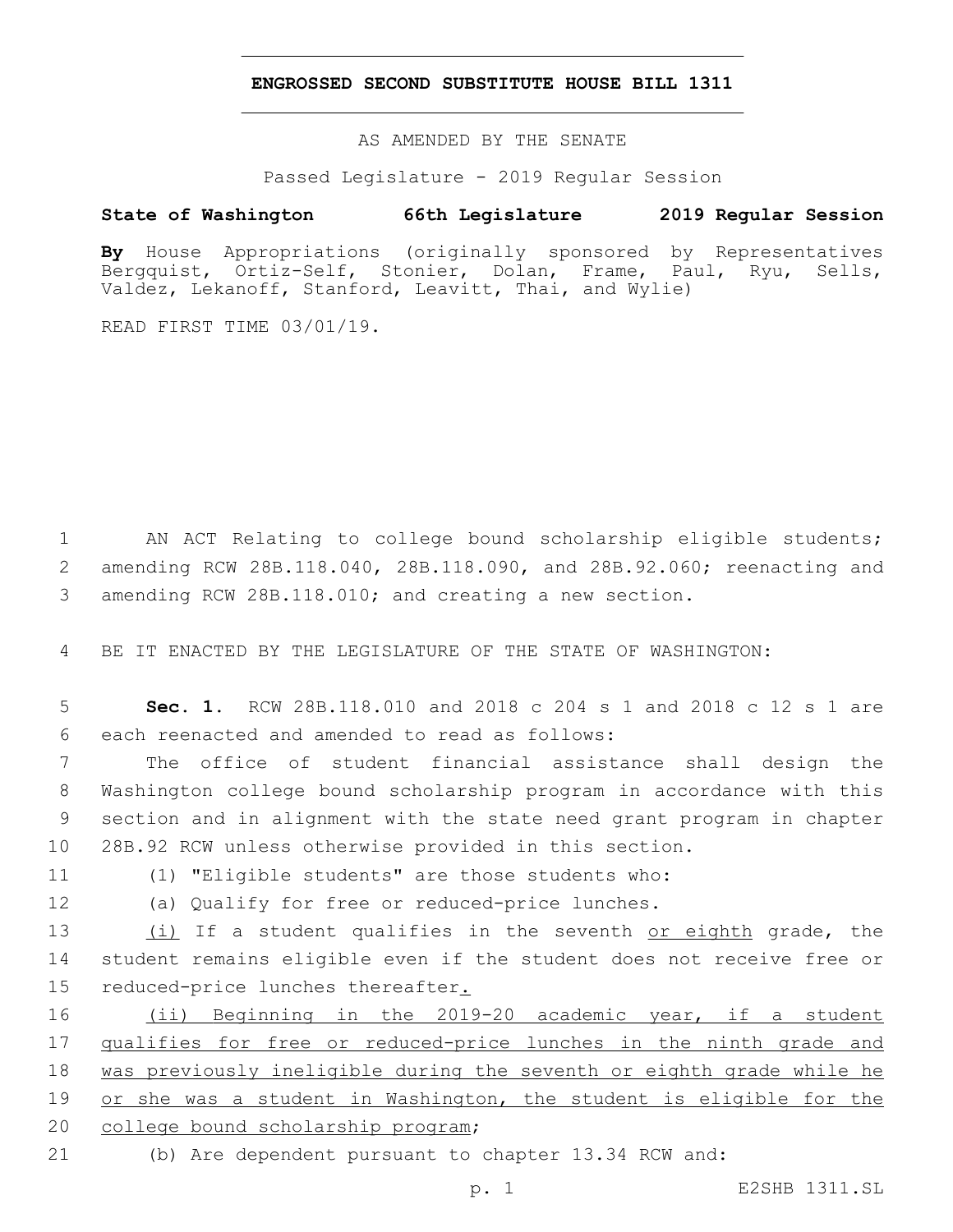(i) In grade seven through twelve; or1

 (ii) Are between the ages of eighteen and twenty-one and have not 3 graduated from high school; or

 (c) Were dependent pursuant to chapter 13.34 RCW and were adopted between the ages of fourteen and eighteen with a negotiated adoption agreement that includes continued eligibility for the Washington state college bound scholarship program pursuant to RCW 74.13A.025.

 (2) Eligible students and the students' parents or guardians shall be notified of the student's eligibility for the Washington 10 college bound scholarship program ((beginning in the student's 11 seventh grade year)). Students and the students' parents or quardians shall also be notified of the requirements for award of the 13 scholarship.

 (3)(a) To be eligible for a Washington college bound scholarship, 15 a student eligible under subsection  $(1)$   $(a)$   $(i)$  of this section must 16 sign a pledge during seventh or eighth grade ((that includes)) or a student eligible under subsection (1)(a)(ii) of this section must sign a pledge during ninth grade. The pledge must include a commitment to graduate from high school with at least a C average and with no felony convictions. The pledge must be witnessed by a parent or guardian and forwarded to the office of student financial assistance by mail or electronically, as indicated on the pledge 23 form.

 (b)(i) Beginning in the 2018-19 academic year, the office of student financial assistance shall make multiple attempts to secure the signature of the student's parent or guardian for the purpose of 27 witnessing the pledge.

 (ii) If the signature of the student's parent or guardian is not obtained, the office of student financial assistance may partner with the school counselor or administrator to secure the parent's or guardian's signature to witness the pledge. The school counselor or administrator shall make multiple attempts via all phone numbers, email addresses, and mailing addresses on record to secure the parent's or guardian's signature. All attempts to contact the parent or guardian must be documented and maintained in the student's 36 official file.

 (iii) If a parent's or guardian's signature is still not obtained, the school counselor or administrator shall indicate to the office of student financial assistance the nature of the unsuccessful efforts to contact the student's parent or guardian and the reasons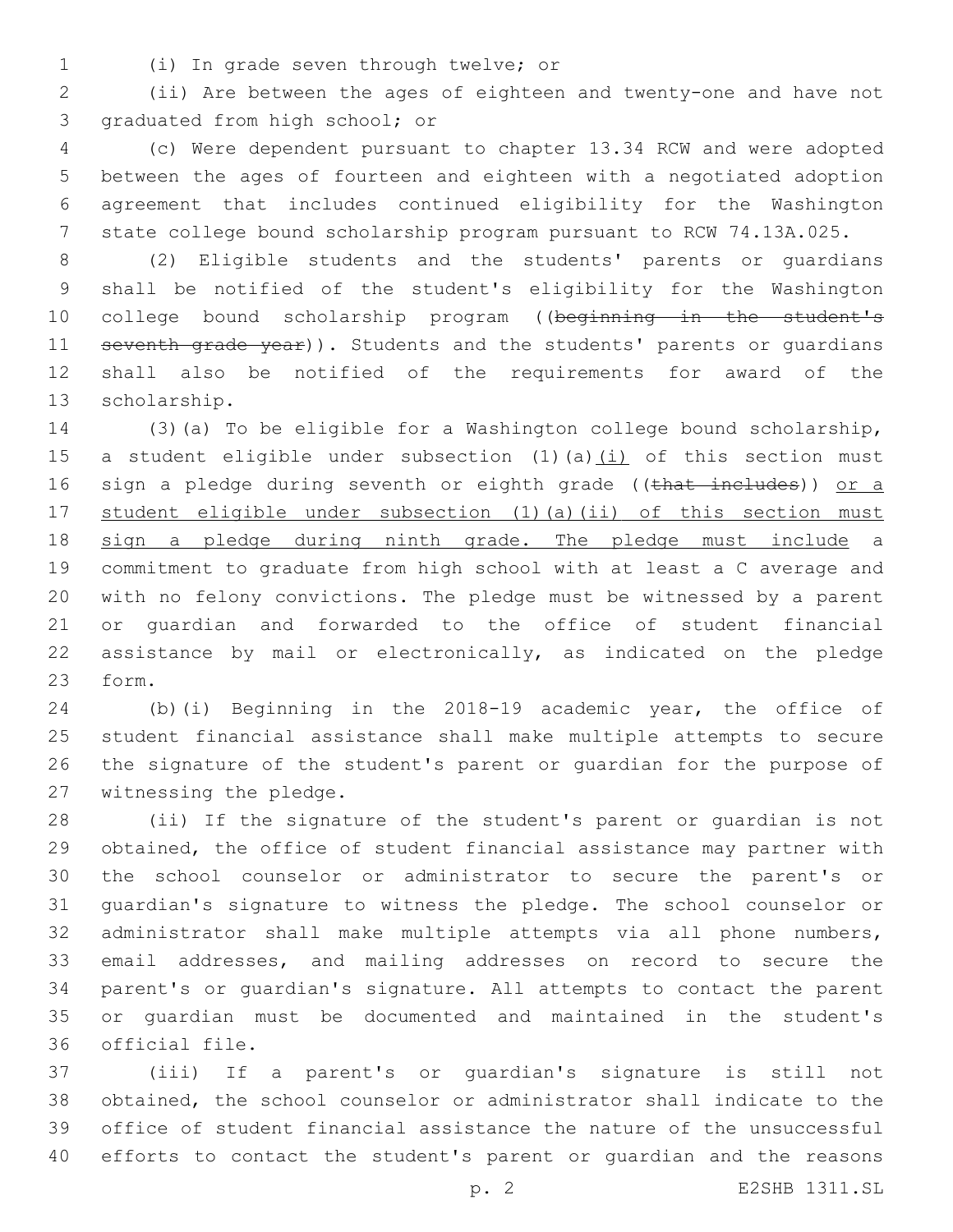the signature is not available. Then the school counselor or administrator may witness the pledge unless the parent or guardian has indicated that he or she does not wish for the student to 4 participate in the program.

 (c) A student eligible under subsection (1)(b) of this section shall be automatically enrolled, with no action necessary by the student or the student's family, and the enrollment form must be forwarded by the department of social and health services to the office of student financial assistance by mail or electronically, as 10 indicated on the form.

 (4)(a) Scholarships shall be awarded to eligible students graduating from public high schools, approved private high schools under chapter 28A.195 RCW, or who received home-based instruction 14 under chapter 28A.200 RCW.

 (b)(i) To receive the Washington college bound scholarship, a student must graduate with at least a "C" average from a public high school or an approved private high school under chapter 28A.195 RCW in Washington or have received home-based instruction under chapter 28A.200 RCW, must have no felony convictions, and must be a resident student as defined in RCW 28B.15.012(2) (a) through (e). A student who is eligible to receive the Washington college bound scholarship because the student is a resident student under RCW 28B.15.012(2)(e) must provide the institution, as defined in RCW 28B.15.012, an affidavit indicating that the individual will file an application to become a permanent resident at the earliest opportunity the individual is eligible to do so and a willingness to engage in any other activities necessary to acquire citizenship, including but not 28 limited to citizenship or civics review courses.

 (ii) For eligible children as defined in subsection (1)(b) and (c) of this section, to receive the Washington college bound scholarship, a student must have received a high school equivalency certificate as provided in RCW 28B.50.536 or have graduated with at least a "C" average from a public high school or an approved private high school under chapter 28A.195 RCW in Washington or have received home-based instruction under chapter 28A.200 RCW, must have no felony convictions, and must be a resident student as defined in RCW 28B.15.012(2) (a) through (e).37

 For a student who does not meet the "C" average requirement, and who completes fewer than two quarters in the running start program, under chapter 28A.600 RCW, the student's first quarter of running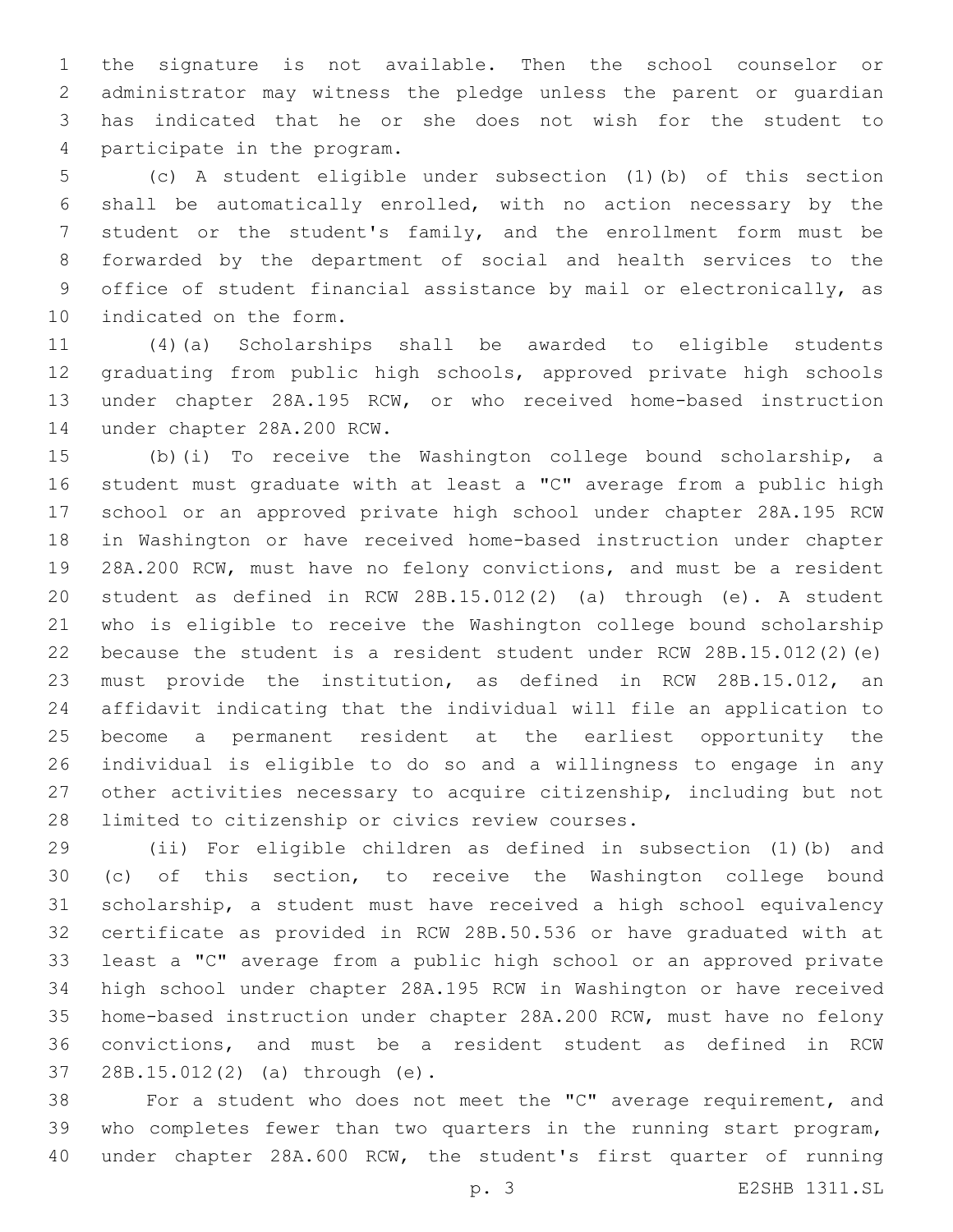start course grades must be excluded from the student's overall grade point average for purposes of determining their eligibility to 3 receive the scholarship.

 (5) A student's family income will be assessed upon graduation 5 before awarding the scholarship.  $((+6+))$  If at graduation from high school the student's family income does not exceed sixty-five percent of the state median family income, scholarship award amounts shall be 8 as provided in this section.

 (6)(a) For students attending two or four-year institutions of higher education as defined in RCW 28B.10.016, the value of the award shall be (i) the difference between the student's tuition and required fees, less the value of any state-funded grant, scholarship, or waiver assistance the student receives; (ii) plus five hundred 14 dollars for books and materials.

 (b) For students attending private four-year institutions of higher education in Washington, the award amount shall be the representative average of awards granted to students in public research universities in Washington or the representative average of awards granted to students in public research universities in Washington in the 2014-15 academic year, whichever is greater.

 (c) For students attending private vocational schools in Washington, the award amount shall be the representative average of awards granted to students in public community and technical colleges in Washington or the representative average of awards granted to students in public community and technical colleges in Washington in 26 the 2014-15 academic year, whichever is greater.

 (7) Recipients may receive no more than four full-time years' 28 worth of scholarship awards.

 (8) Institutions of higher education shall award the student all need-based and merit-based financial aid for which the student would otherwise qualify. The Washington college bound scholarship is intended to replace unmet need, loans, and, at the student's option, work-study award before any other grants or scholarships are reduced.

 (9) The first scholarships shall be awarded to students 35 graduating in 2012.

 (10) The state of Washington retains legal ownership of tuition units awarded as scholarships under this chapter until the tuition units are redeemed. These tuition units shall remain separately held from any tuition units owned under chapter 28B.95 RCW by a Washington 40 college bound scholarship recipient.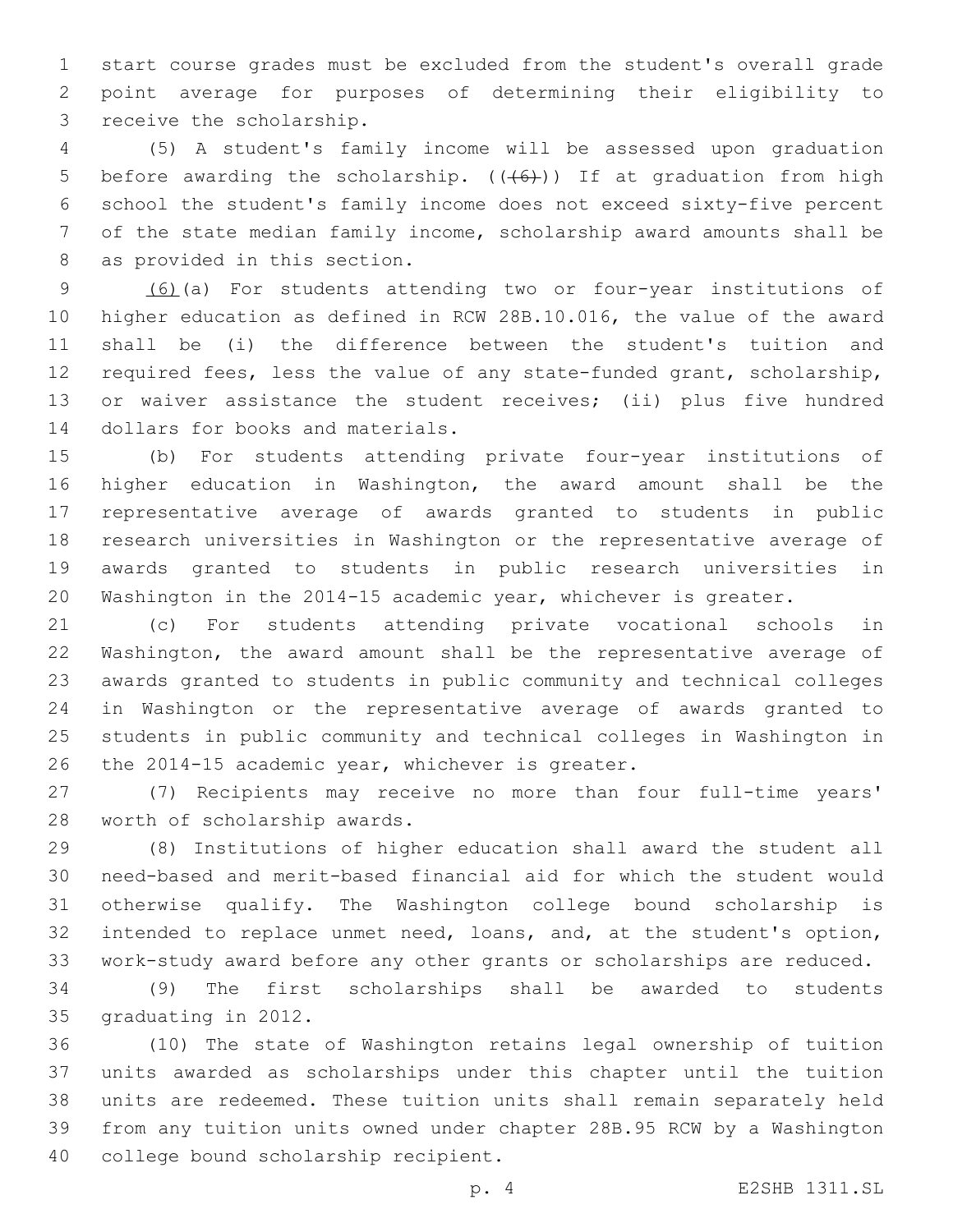(11) The scholarship award must be used within five years of receipt. Any unused scholarship tuition units revert to the 3 Washington college bound scholarship account.

 (12) Should the recipient terminate his or her enrollment for any reason during the academic year, the unused portion of the scholarship tuition units shall revert to the Washington college 7 bound scholarship account.

 **Sec. 2.** RCW 28B.118.040 and 2018 c 12 s 2 are each amended to 9 read as follows:

The office of student financial assistance shall:

 (1) With the assistance of the office of the superintendent of public instruction, implement and administer the Washington college 13 bound scholarship program;

 (2) Develop and distribute, to all schools with students enrolled 15 in grades seven ((or eight)) through nine, a pledge form that can be completed and returned electronically or by mail by the student or 17 the school to the office of student financial assistance;

 (3) Develop and implement a student application, selection, and notification process for scholarships, which includes working with 20 other state agencies, law enforcement, or the court system to verify that eligible students do not have felony convictions;

 (4) Annually in March, with the assistance of the office of the superintendent of public instruction, distribute to tenth grade college bound scholarship students and their families: (a) Notification that, to qualify for the scholarship, a student's family income may not exceed sixty-five percent of the state median family income at graduation from high school; (b) the current year's value for sixty-five percent of the state median family income; and (c) a statement that a student should consult their school counselor if their family makes, or is projected to make, more than this value 31 before the student graduates;

 (5) Develop comprehensive social media outreach with grade-level specific information designed to keep students on track to graduate and leverage current tools such as the high school and beyond plan required by the state board of education and the ready set grad web site maintained by the student achievement council;

 (6) Track scholarship recipients to ensure continued eligibility and determine student compliance for awarding of scholarships;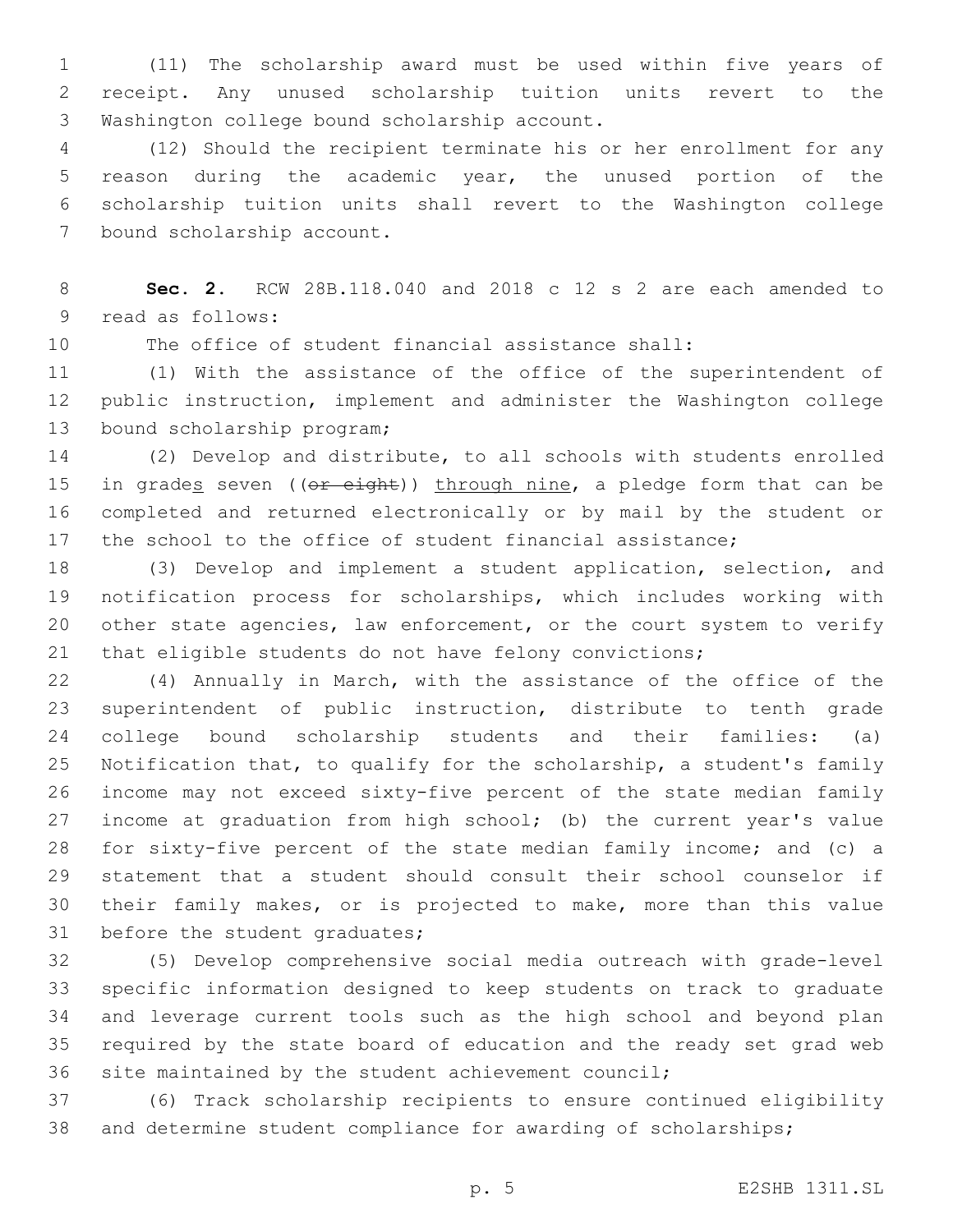(7) Within existing resources, collaborate with college access providers and K-12, postsecondary, and youth-serving organizations to map and coordinate mentoring and advising resources across the state;

 (8) Subject to appropriation, deposit funds into the state 5 educational trust fund;

 (9) Purchase tuition units under the advanced college tuition payment program in chapter 28B.95 RCW to be owned and held in trust by the office of student financial assistance, for the purpose of scholarship awards as provided for in this section; and

 (10) Distribute scholarship funds, in the form of tuition units purchased under the advanced college tuition payment program in chapter 28B.95 RCW or through direct payments from the state educational trust fund, to institutions of higher education on behalf 14 of scholarship recipients identified by the office, as long as recipients maintain satisfactory academic progress.

 **Sec. 3.** RCW 28B.118.090 and 2015 c 244 s 6 are each amended to 17 read as follows:

 (1) Beginning January 1, 2015, and at a minimum every year thereafter, the student achievement council and all institutions of higher education eligible to participate in the college bound scholarship program shall ensure data needed to analyze and evaluate the effectiveness of the college bound scholarship program is promptly transmitted to the education data center created in RCW 43.41.400 so that it is available and easily accessible. The data to 25 be reported should include but not be limited to:

 (a) The number of students who sign up for the college bound 27 scholarship program in seventh  $((\theta \hat{r}))_L$  eighth, or ninth grade;

 (b) The number of college bound scholarship students who graduate 29 from high school;

 (c) The number of college bound scholarship students who enroll 31 in postsecondary education;

 (d) Persistence and completion rates of college bound scholarship recipients disaggregated by institutions of higher education;

(e) College bound scholarship recipient grade point averages;

 (f) The number of college bound scholarship recipients who did not remain eligible and reasons for ineligibility;

(g) College bound scholarship program costs; and

(h) Impacts to the state need grant program.38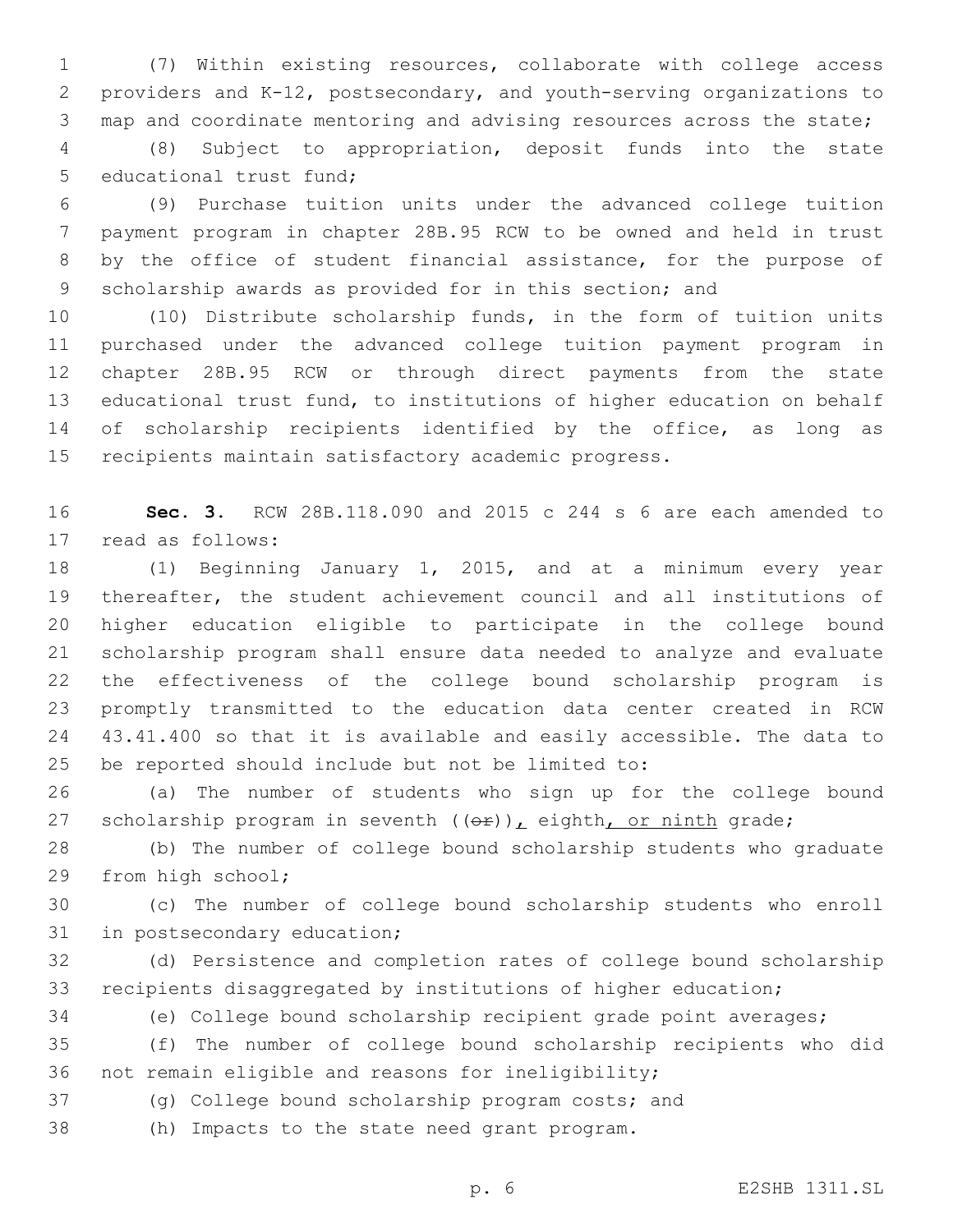(2) Beginning May 12, 2015, and at a minimum every December 1st thereafter, the student achievement council shall submit student unit record data for the college bound scholarship program applicants and 4 recipients to the education data center.

 **Sec. 4.** RCW 28B.92.060 and 2012 c 229 s 558 are each amended to read as follows:6

 In awarding need grants, the office shall proceed substantially as follows: PROVIDED, That nothing contained herein shall be construed to prevent the office, in the exercise of its sound discretion, from following another procedure when the best interest 11 of the program so dictates:

 (1) The office shall annually select the financial aid award recipients from among Washington residents applying for student 14 financial aid who have been ranked according to:

 (a) College bound scholarship eligibility. Eligible students as defined in RCW 28B.118.010 who meet the requirements in RCW 28B.118.010(4)(b)(i) for the college bound scholarship may not be denied state need grant funding due to institutional policies or delayed awarding of college bound scholarship students. College bound scholarship eligible students whose family income exceeds sixty-five percent of the state median family income, but who are eligible for the state need grant, shall be prioritized and awarded the maximum 23 state need grant for which the student is eligible;

24 (b) Financial need as determined by the amount of the family 25 contribution; and

 $((+b))$  (c) Other considerations, such as whether the student is a former foster youth, or is a placebound student who has completed an associate of arts or associate of science degree or its 29 equivalent.

 (2) The financial need of the highest ranked students shall be met by grants depending upon the evaluation of financial need until the total allocation has been disbursed. Funds from grants which are declined, forfeited or otherwise unused shall be reawarded until disbursed, except that eligible former foster youth shall be assured receipt of a grant. The office, in consultation with four-year institutions of higher education, the council, and the state board for community and technical colleges, shall develop award criteria and methods of disbursement based on level of need, and not solely 39 rely on a first-come, first-served basis.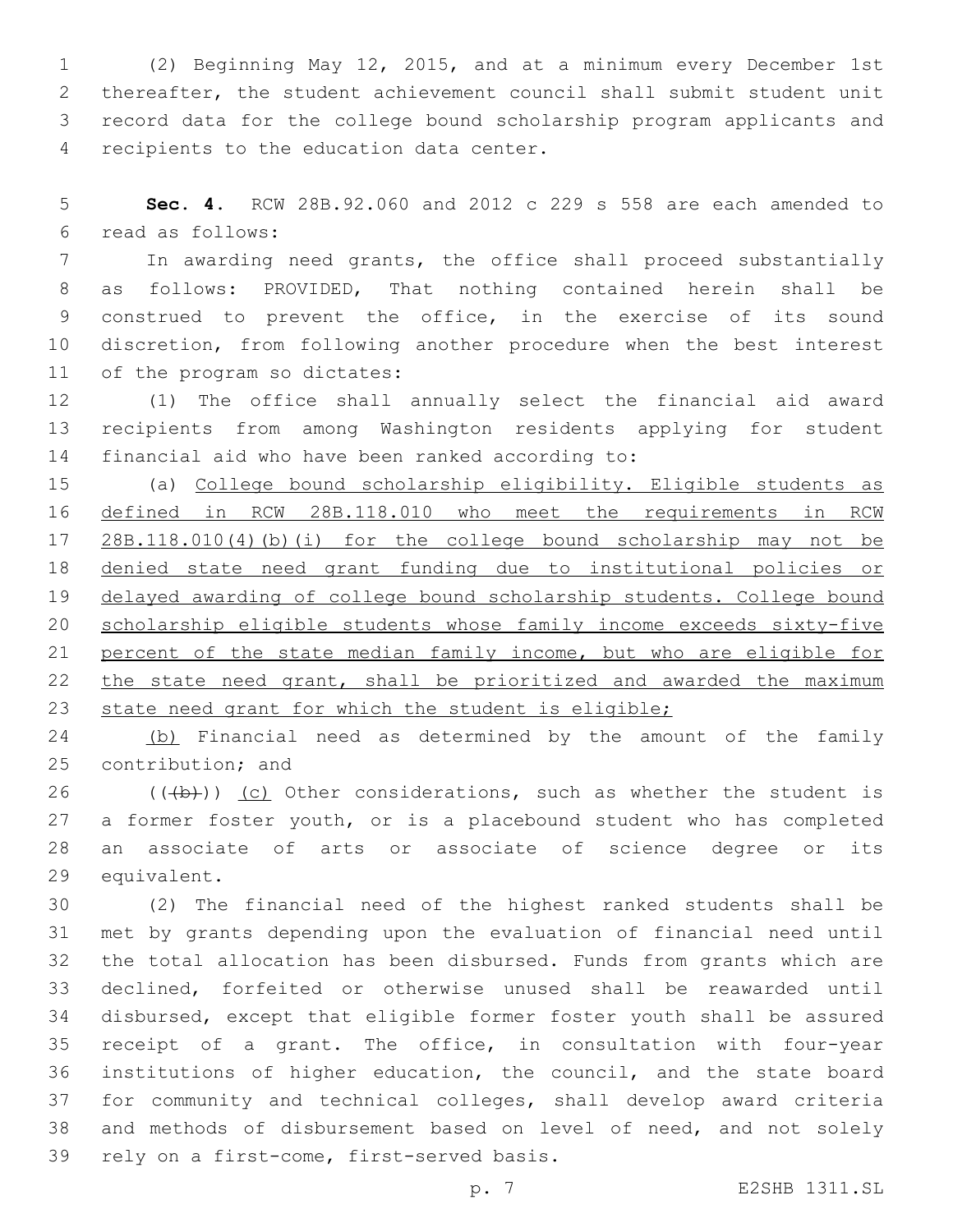(3) A student shall be eligible to receive a state need grant for up to five years, or the credit or clock hour equivalent of five years, or up to one hundred twenty-five percent of the published length of time of the student's program. A student may not start a new associate degree program as a state need grant recipient until at least five years have elapsed since earning an associate degree as a need grant recipient, except that a student may earn two associate degrees concurrently. Qualifications for renewal will include maintaining satisfactory academic progress toward completion of an eligible program as determined by the office. Should the recipient terminate his or her enrollment for any reason during the academic year, the unused portion of the grant shall be returned to the state educational grant fund by the institution according to the institution's own policy for issuing refunds, except as provided in 15 RCW 28B.92.070.

 (4) In computing financial need, the office shall determine a maximum student expense budget allowance, not to exceed an amount equal to the total maximum student expense budget at the public institutions plus the current average state appropriation per student for operating expense in the public institutions. Any child support payments received by students who are parents attending less than half-time shall not be used in computing financial need.

 (5)(a) A student who is enrolled in three to six credit-bearing quarter credits, or the equivalent semester credits, may receive a grant for up to one academic year before beginning a program that 26 leads to a degree or certificate.

 (b) An eligible student enrolled on a less-than-full-time basis shall receive a prorated portion of his or her state need grant for any academic period in which he or she is enrolled on a less-than-30 full-time basis, as long as funds are available.

 (c) An institution of higher education may award a state need grant to an eligible student enrolled in three to six credit-bearing quarter credits, or the semester equivalent, on a provisional basis if:34

 (i) The student has not previously received a state need grant 36 from that institution;

 (ii) The student completes the required free application for 38 federal student aid;

 (iii) The institution has reviewed the student's financial condition, and the financial condition of the student's family if the

p. 8 E2SHB 1311.SL